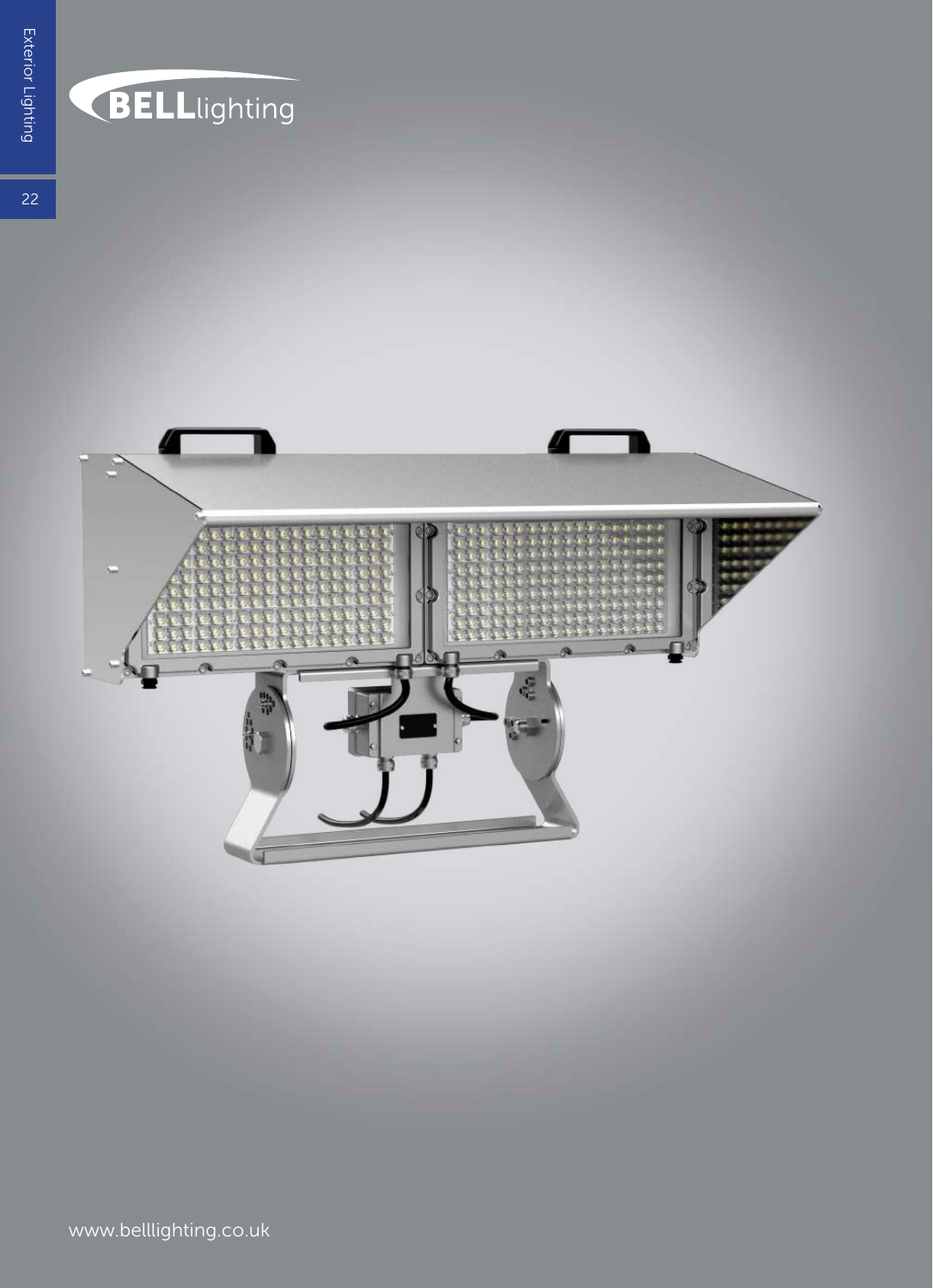$2<sub>z</sub>$ 

## **SkylineELITe+**

## Asymmetric LED Floodlight

Skyline Elite+ represents the latest technology in sports floodlighting. Modern aesthetic, die-cast aluminium construction with asymmetrical high output and high efficiency light distribution. Perfect for large external sports facilities or industrial applications, complete with fully a adjustable mounting bracket for precise light direction. Light shielding helps avoid light trespass, giving this unit a 0% ULOR rating.

- 1200W Asymmetric Floodlight
- Genuine replacement for 2000W Metal Halide
- 126 Lm/W
- IP66
- Fully adjustable mounting bracket
- Angle markings for easy alignment
- Asymmetric 0% ULOR
- Low weight & windage when compared with HID luminaires





LMR80: Maximum 20% of lumen depreciation over rated hours. B10: Maximum 10% of fittings failure rate over rated hours



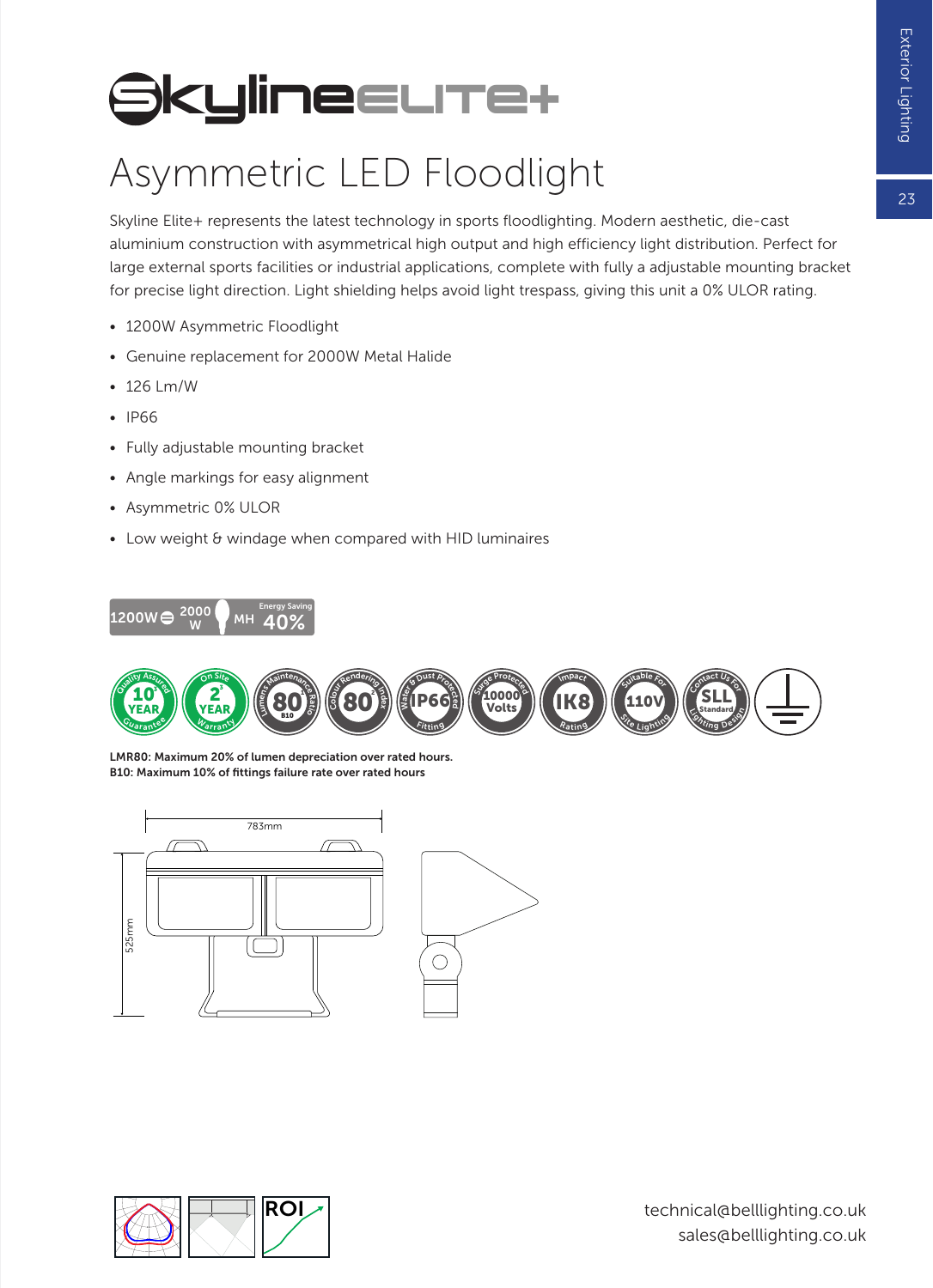## **SkylineELITe+**

| <b>Technical Specification</b> |                                                              |  |  |  |  |  |
|--------------------------------|--------------------------------------------------------------|--|--|--|--|--|
| Construction                   | Die Cast LM6 Aluminium & Polycarbonate lens                  |  |  |  |  |  |
| Driver                         | Inventronics 1-10V Dim                                       |  |  |  |  |  |
| <b>LED Chip</b>                | Sosen                                                        |  |  |  |  |  |
| IP Rating                      | IP66                                                         |  |  |  |  |  |
| Operating Temp                 | $-30^{\circ}$ C to $+35^{\circ}$ C                           |  |  |  |  |  |
| Input Voltage                  | 100 - 277V (277 - 440V special order)                        |  |  |  |  |  |
| Power Factor                   | > 0.9                                                        |  |  |  |  |  |
| <b>CRI</b>                     | 80 - Exceeds EU standard of Ra 70 for Colour Rendering Index |  |  |  |  |  |
| <b>LMR</b>                     | 80 - Exceeds EU standard of 70 for Lumens Maintenance Ratio  |  |  |  |  |  |
| Weight                         | 28.8 Kg                                                      |  |  |  |  |  |
| Windage                        | 0.21M <sup>2</sup>                                           |  |  |  |  |  |

| Code  |             | W    | Description                  | Lm     | Peak Intensity       | Temp  | Lm/W | <b>Hours</b> |
|-------|-------------|------|------------------------------|--------|----------------------|-------|------|--------------|
| 10760 | $100 - 277$ | 1200 | Asymmetric LED<br>Floodlight | 151200 | 1241.50 cd/klm @ 71° | 4000K | 126  | 70000        |

<sup>1</sup> Exceeds EU standard of 70 for Lumens Maintenance Ratio<br><sup>2</sup> Exceeds EU standard of RA 70 for Colour Rendering Index<br><sup>3</sup> Subject to terms & conditions (Contact Customer Service)

 $\overline{24}$